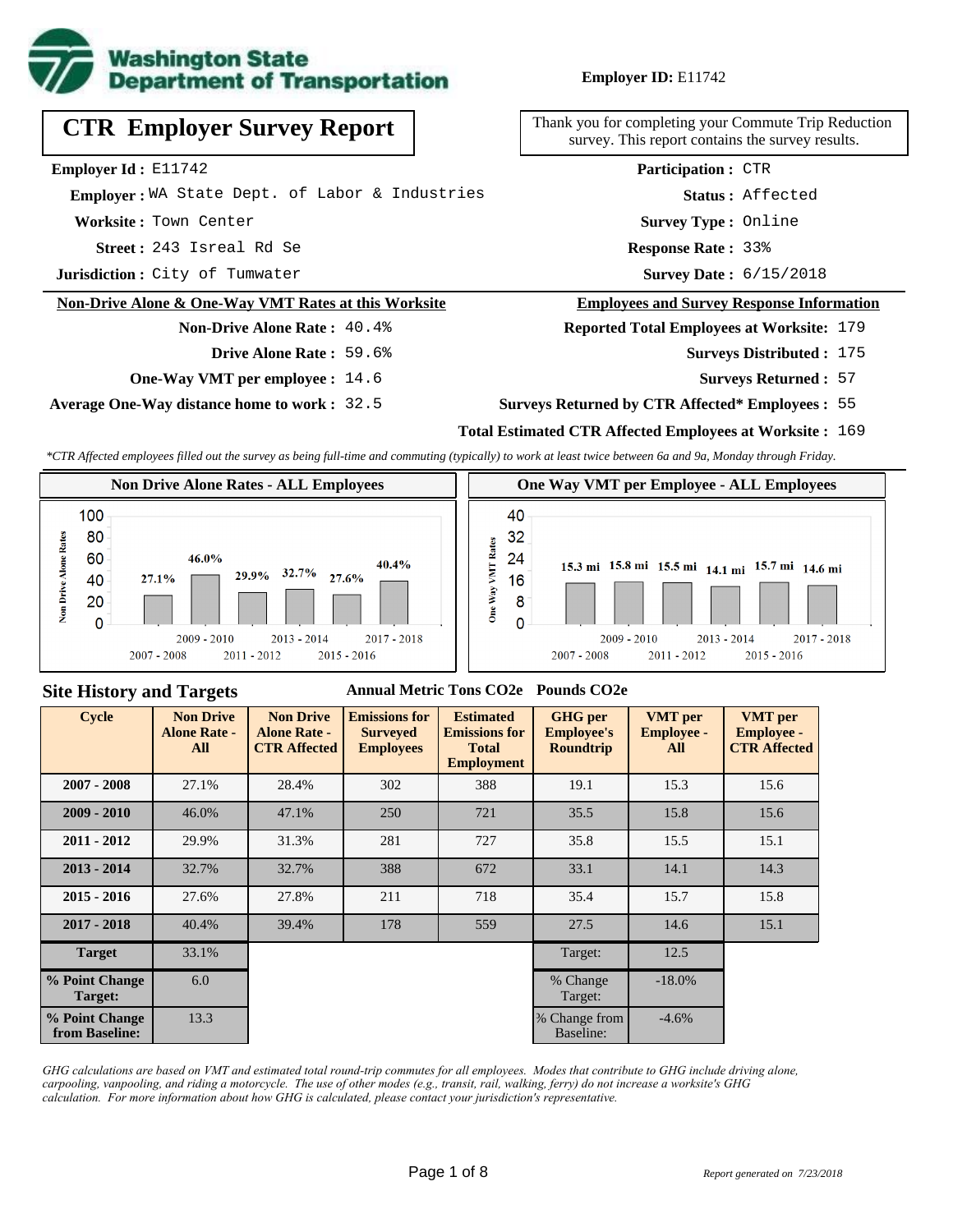

## **Commute Trips By Mode - All Employees**

**Q.4: Last week, what type of transportation did you use each day to commute TO your usual work location? (Mode used for the longest distance.)**



| <b>Mode</b>                              | <b>Trips During</b><br><b>This Survey</b> | % of Trips<br><b>During This</b><br><b>Survey</b> | % of Trips<br><b>During</b><br><b>Previous</b><br><b>Survey</b> | <b>Employees Who Used</b><br><b>This Mode at Least</b><br><b>Once During This</b><br><b>Survey</b> | % of Employees Who<br><b>Used This Mode at</b><br><b>Survey</b> | % of Employees Who Used<br><b>This Mode at Least Once</b><br><b>Least Once During This During Previous Survey</b> |  |  |  |  |  |  |  |      |
|------------------------------------------|-------------------------------------------|---------------------------------------------------|-----------------------------------------------------------------|----------------------------------------------------------------------------------------------------|-----------------------------------------------------------------|-------------------------------------------------------------------------------------------------------------------|--|--|--|--|--|--|--|------|
| Drive Alone *                            | 164<br>59.6%                              |                                                   | 72.4%                                                           | 41                                                                                                 | 71.9%                                                           | 80.3%                                                                                                             |  |  |  |  |  |  |  |      |
| Carpool*                                 | 33                                        | 12.0%                                             | 8.5%                                                            | 8                                                                                                  | 14.0%                                                           | 9.1%                                                                                                              |  |  |  |  |  |  |  |      |
| <b>Vanpool</b>                           | 23                                        | 8.4%                                              | 10.3%                                                           | 7                                                                                                  | 12.3%                                                           | 13.6%                                                                                                             |  |  |  |  |  |  |  |      |
| <b>Bus</b>                               | 17                                        | 6.2%                                              | 2.2%                                                            | $\overline{4}$<br>7.0%                                                                             |                                                                 | 3.0%                                                                                                              |  |  |  |  |  |  |  |      |
| Rail                                     | $\overline{0}$                            | $0.0\%$<br>$0.0\%$                                |                                                                 | $\overline{0}$                                                                                     | $0.0\%$                                                         | $0.0\%$                                                                                                           |  |  |  |  |  |  |  |      |
| <b>Bike</b>                              | 3                                         | 1.1%                                              | 1.6%                                                            | $\overline{2}$<br>3.5%                                                                             |                                                                 | 1.5%                                                                                                              |  |  |  |  |  |  |  |      |
| Walk                                     | 7                                         | 2.5%                                              | $0.0\%$                                                         | $\mathbf{1}$                                                                                       | 1.8%                                                            | 0.0%                                                                                                              |  |  |  |  |  |  |  |      |
| <b>Telework</b>                          | 23                                        | 8.4%                                              | 1.9%                                                            | 15                                                                                                 | 26.3%                                                           | 4.5%                                                                                                              |  |  |  |  |  |  |  |      |
| <b>CWW</b>                               | 5                                         | 1.8%                                              | 1.6%                                                            | 5                                                                                                  | 8.8%                                                            | 7.6%                                                                                                              |  |  |  |  |  |  |  |      |
| <b>Boarded Ferry with</b><br>Car/Van/Bus | $\Omega$                                  | $\overline{0}$<br>$0.0\%$<br>0.6%                 |                                                                 |                                                                                                    |                                                                 | 0.0%                                                                                                              |  |  |  |  |  |  |  | 1.5% |
| <b>Used Ferry As Walk</b><br>On          | $\Omega$                                  | 0.0%                                              | 0.0%                                                            | $\boldsymbol{0}$                                                                                   | 0.0%                                                            | 0.0%                                                                                                              |  |  |  |  |  |  |  |      |
| <b>Other</b>                             | $\Omega$                                  | $0.0\%$                                           | 0.9%                                                            | $\boldsymbol{0}$                                                                                   | $0.0\%$                                                         | 3.0%                                                                                                              |  |  |  |  |  |  |  |      |

*\* Motorcycle-1 is now included in Drive Alone and Motorcycle-2 is included in Carpool. Information about these trips is still available by request.*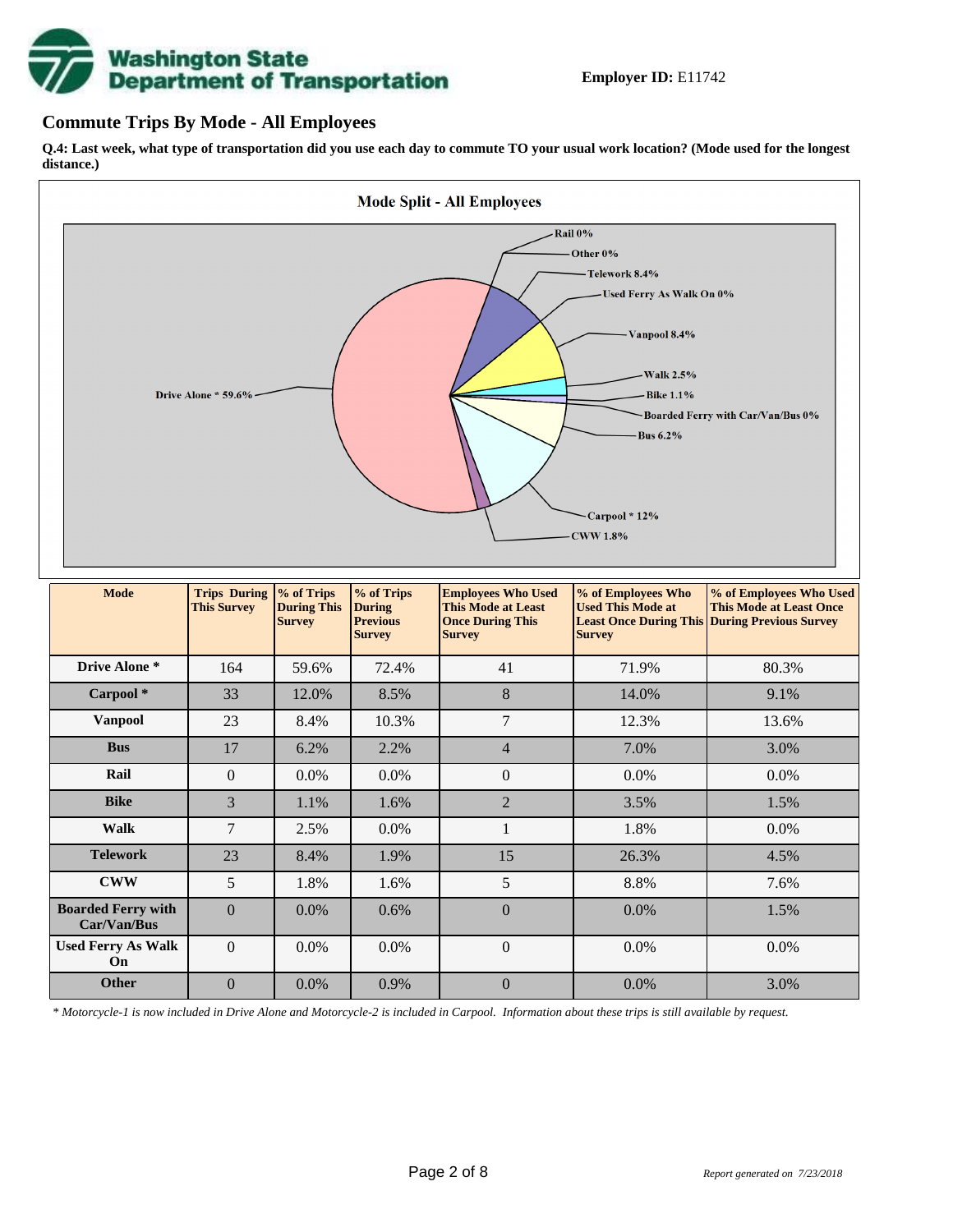

### **Commute Trips By Mode - Affected Employees**

**Q.4: Last week, what type of transportation did you use each day to commute TO your usual work location? (Mode used for the longest distance.)**



*\* Motorcycle-1 is now included in Drive Alone and Motorcycle-2 is included in Carpool. Information about these trips is still available by request.*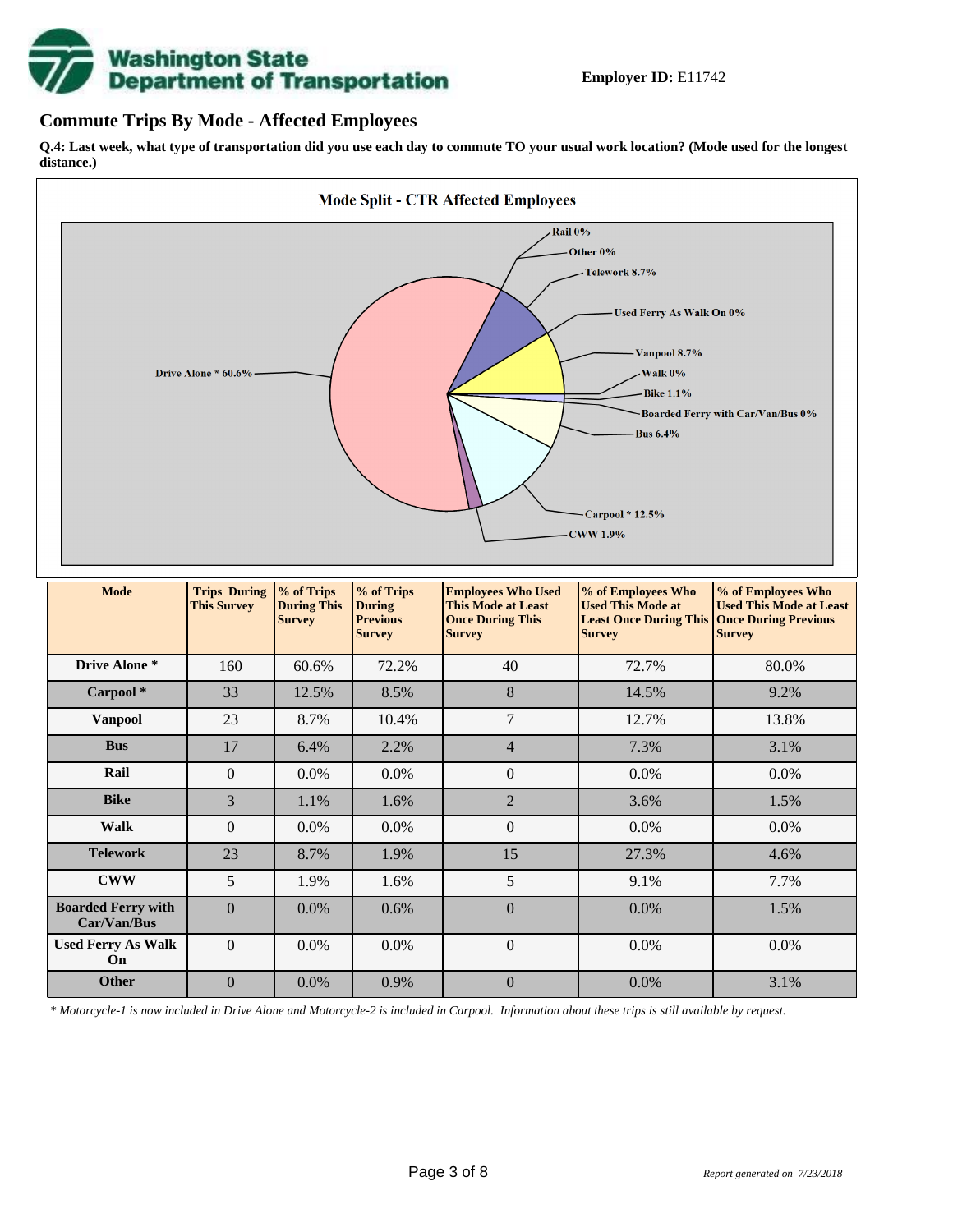

# **Alternative Modes - Number of Employees Who Used a Non-Drive Alone Mode:**

| <b>Non-Drive Alone</b><br><b>Number Of Days</b> | Exactly this $#$ of<br><b>Employees</b> | Exactly this % of<br><b>Employees</b> | At least # of<br><b>Employees</b> | At least % of<br>employees |
|-------------------------------------------------|-----------------------------------------|---------------------------------------|-----------------------------------|----------------------------|
| 0 Day                                           | 25                                      | 44%                                   | 57                                | 100%                       |
| 1 Days                                          | 7                                       | 12%                                   | 32                                | 56%                        |
| 2 Days                                          | 4                                       | 7%                                    | 25                                | 44%                        |
| 3 Days                                          |                                         | 2%                                    | 21                                | 37%                        |
| 4 Days                                          | 9                                       | 16%                                   | 20                                | 35%                        |
| 5 Days                                          | 10                                      | 18%                                   | 11                                | 19%                        |
| <b>6 or More Days</b>                           |                                         | 2%                                    |                                   | 2%                         |

### **Count by Occupancy of Carpools and Vanpools**

**Q.5 If you used a carpool or vanpool as part of your commute, how many people (age 16 or older) are usually in the vehicle?**

| <b>Ridesharing Occupancy</b> | <b>Mode</b> | <b>Response Count</b> |
|------------------------------|-------------|-----------------------|
| $2*$                         | Carpool     | 27                    |
| 3                            | Carpool     | 3                     |
| 4                            | Carpool     | $\boldsymbol{0}$      |
| 5                            | Carpool     | 3                     |
| >5                           | Carpool     | $\boldsymbol{0}$      |
| $<$ 5                        | Vanpool     | 20                    |
| 5                            | Vanpool     | $\boldsymbol{0}$      |
| 6                            | Vanpool     | 3                     |
| 7                            | Vanpool     | $\boldsymbol{0}$      |
| 8                            | Vanpool     | $\overline{0}$        |
| 9                            | Vanpool     | $\overline{0}$        |
| 10                           | Vanpool     | $\overline{0}$        |
| 11                           | Vanpool     | $\boldsymbol{0}$      |
| 12                           | Vanpool     | $\boldsymbol{0}$      |
| 13                           | Vanpool     | $\boldsymbol{0}$      |
| 14                           | Vanpool     | $\overline{0}$        |
| >14                          | Vanpool     | $\boldsymbol{0}$      |

\* Motorcycle-2 counted with Carpool-2 for this table.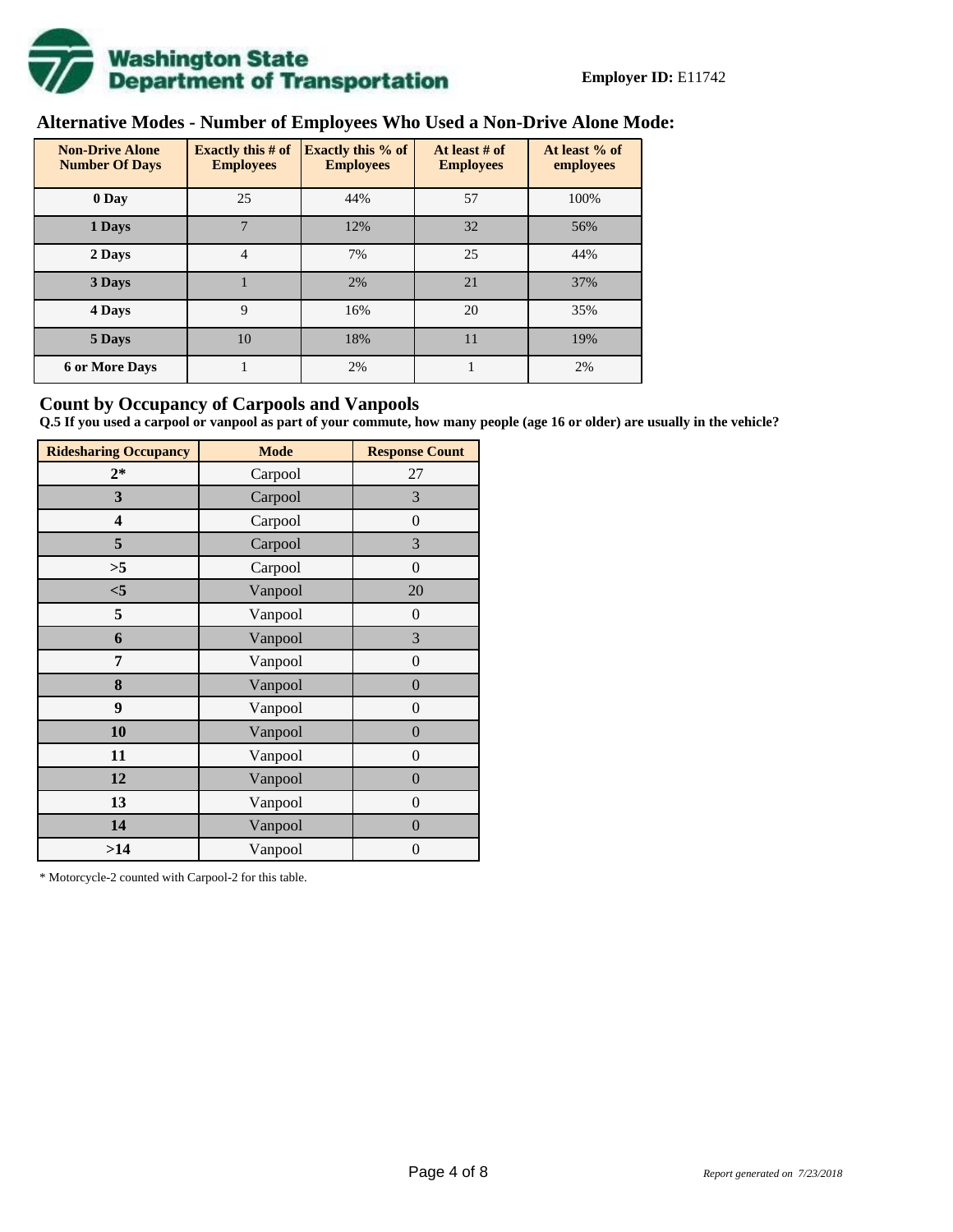

# **Reported Work Schedule - All Employees**

**Q.8 Which of the following best describes your work schedule?**

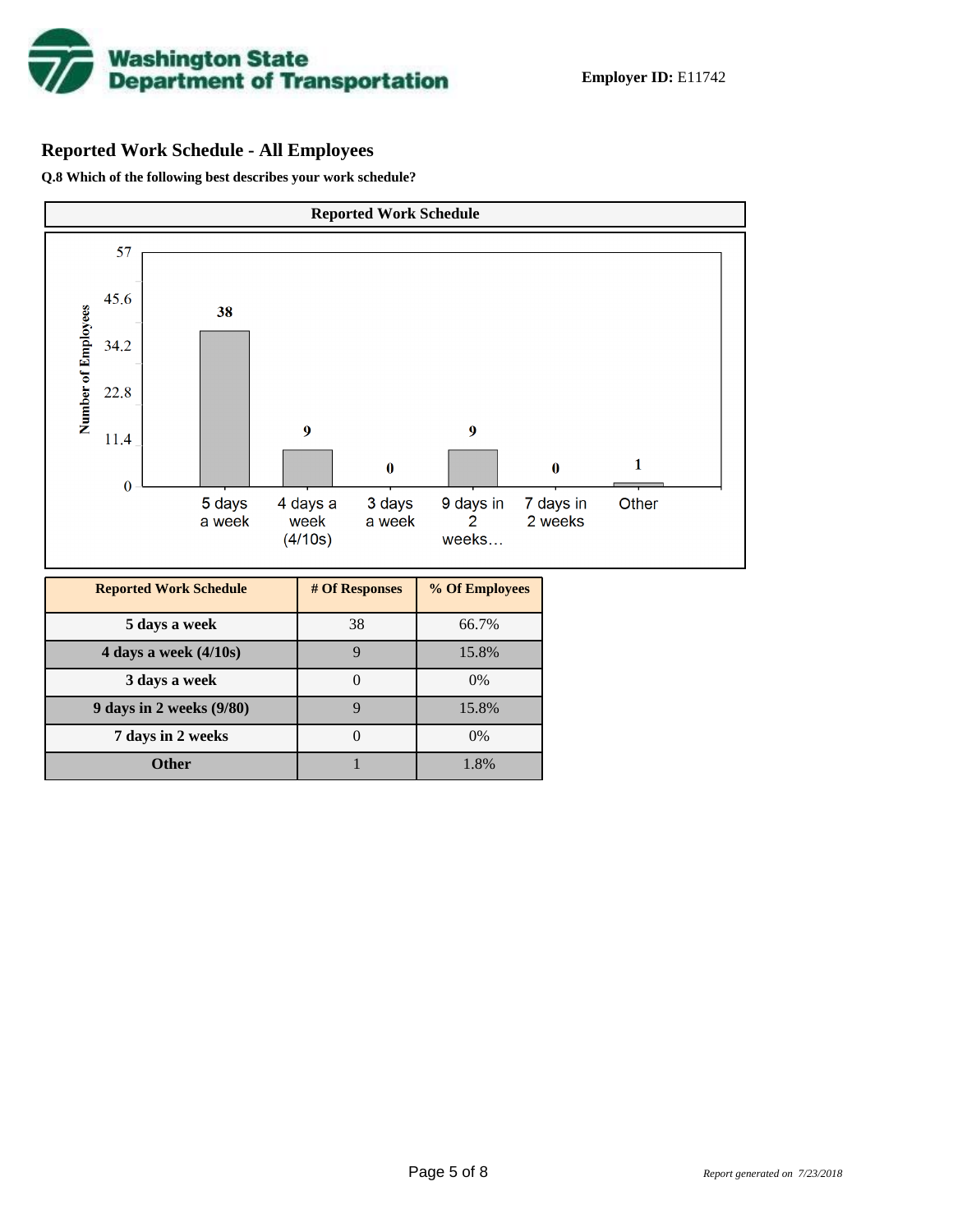

### **Parking and Telework**

**Q.9: On the most recent day that you drove alone to work, did you pay to park? (Mark "yes" if you paid that day, if you prepaid, if you are billed later, or if the cost of parking is deducted from your paycheck.)**



**Q.10: How many days do you typically telework?**

| <b>Telework Frequency</b>           | # of Responses | % of Responses |
|-------------------------------------|----------------|----------------|
| No Answer/Blank                     |                | $0.0\%$        |
| I don't telework                    | 30             | 52.6%          |
| Occasionally, on an as-needed basis | 10             | 17.5%          |
| 1-2 days/month                      | $\overline{2}$ | 3.5%           |
| 1 day/week                          | 8              | 14.0%          |
| 2 days/week                         | 5              | 8.8%           |
| 3 days/week                         | $\mathfrak{D}$ | 3.5%           |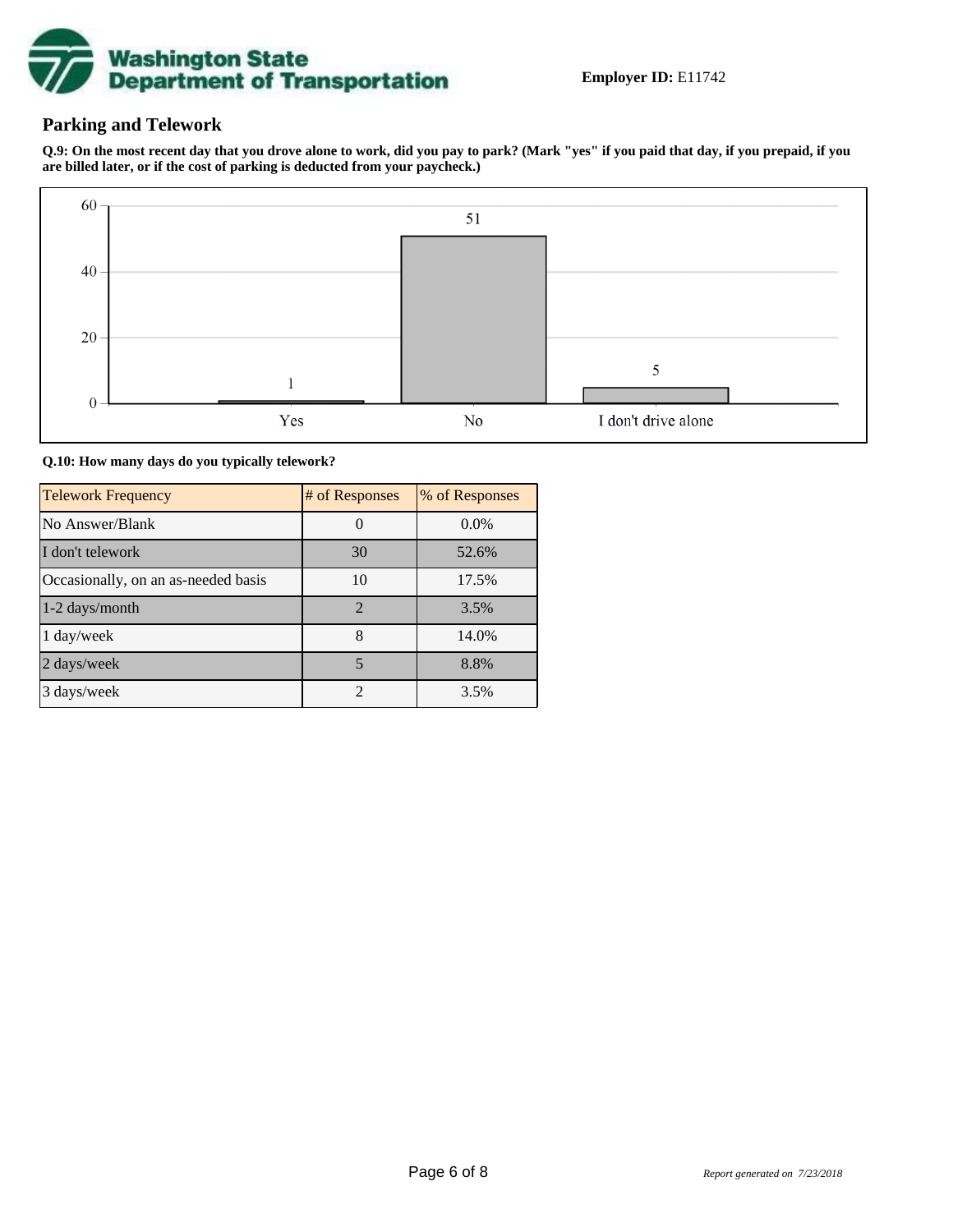

## **Reasons for driving alone to work/not driving alone to work**

**Q11. When you do not drive alone to work, what are the three most important reasons?**

| <b>Question Text</b>                                           | # of Responses | % of Responses |
|----------------------------------------------------------------|----------------|----------------|
| To save money                                                  | 28             | 23.0%          |
| Financial incentives for carpooling, bicycling or walking.     | 20             | 16.4%          |
| I have the option of teleworking                               | 17             | 13.9%          |
| Personal health or well-being                                  | 12             | 9.8%           |
| Free or subsidized bus, train, vanpool pass or fare benefit    | 11             | 9.0%           |
| Environmental and community benefits                           | 10             | 8.2%           |
| Other                                                          | 6              | 4.9%           |
| Driving myself is not an option                                | 5              | 4.1%           |
| Emergency ride home is provided                                | $\overline{4}$ | 3.3%           |
| Preferred/reserved carpool/vanpool parking is provided         | $\overline{4}$ | 3.3%           |
| To save time using the HOV lane                                | $\overline{2}$ | 1.6%           |
| I receive a financial incentive for giving up my parking space | $\mathfrak{D}$ | 1.6%           |
| Cost of parking or lack of parking                             | 1              | 0.8%           |

### **Q12. When you drive alone to work, what are the three most important reasons?**

| <b>Question Text</b>                                      | # of Responses | % of Responses |
|-----------------------------------------------------------|----------------|----------------|
| I like the convenience of having my car                   | 33             | 27.0%          |
| Family care or similar obligations                        | 32             | 26.2%          |
| Riding the bus or train is inconvenient or takes too long | 22             | 18.0%          |
| <b>Other</b>                                              | 12             | 9.8%           |
| Bicycling or walking isn't safe                           | 9              | 7.4%           |
| My commute distance is too short                          | 7              | 5.7%           |
| I need more information on alternative modes              | $\overline{4}$ | 3.3%           |
| My job requires me to use my car for work                 | 3              | 2.5%           |
| There isn't any secure or covered bicycle parking         | 0              | $0.0\%$        |